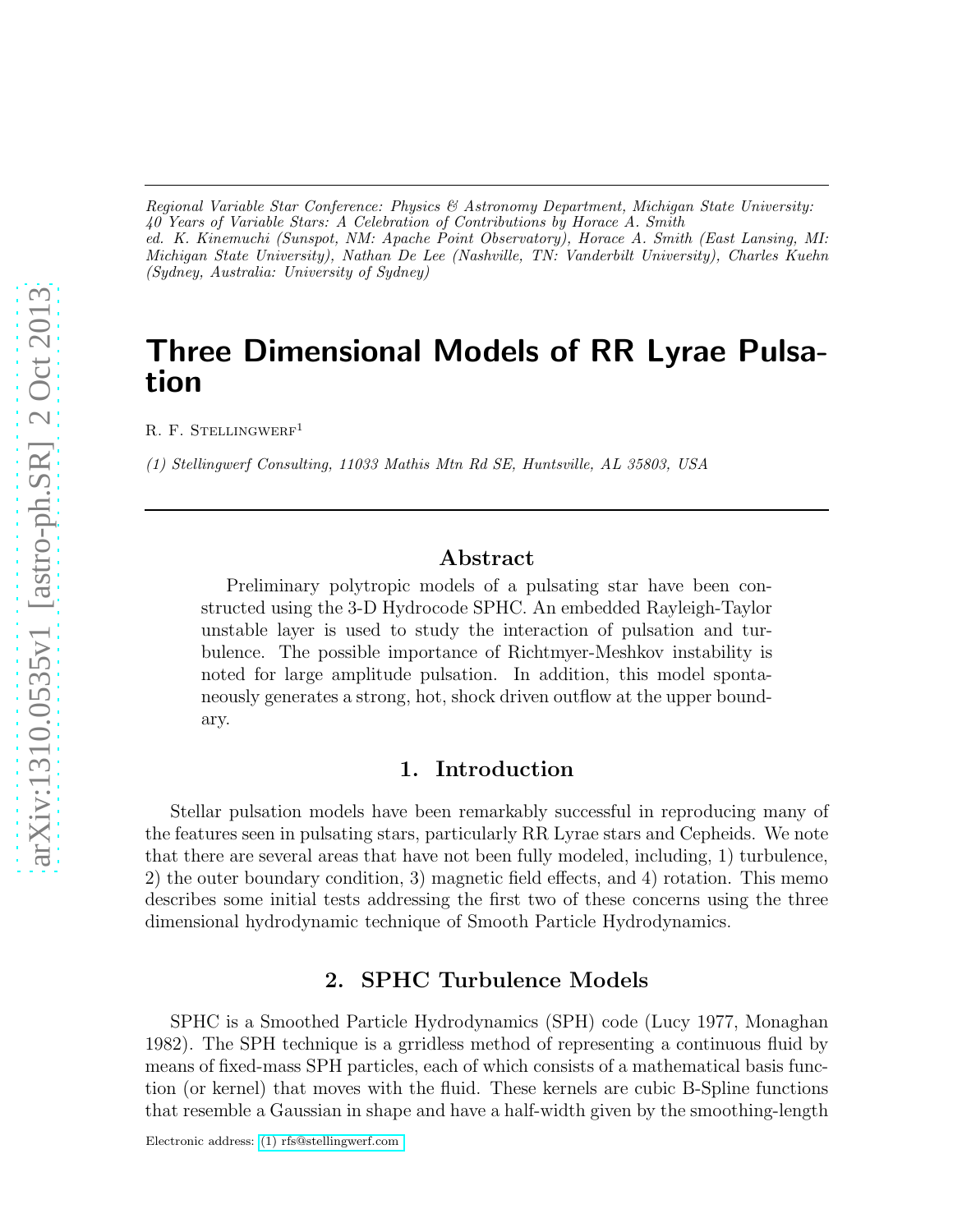#### Three Dimensional Models 29

(h). The kernels form a set of basis functions for all fluid quantities consisting of overlapping spheres of diameter 2\*h, with weighting function for each particles contribution at a given point in the vicinity given by the local value of the kernel. The integral of each kernel is normalized to unity, so the sum of the particle mass times the kernel can be visualized as a localized, but slightly fuzzy fixed-mass particle. Fluid quantities such as density and velocity are represented by sums of these basis functions, which are easily differentiated to compute the needed terms in the conservation equations of fluid flow.

SPHC was first developed in 1987, and has been extensively tested and validated on many shock and flow problems (Stellingwerf 1990). See<http://www.stellingwerf.com> for background and examples.

The configuration of SPHC used in these models consists of a standard SPH approach (Monaghan 1988) using a Monaghan viscosity term (Monaghan 2005) to handle shock waves, with a Balsara weighting on this viscosity to reduce shear dissipation (Balsara 1995). Particle size (h) is varied in these simulations in regions of varying density to maintain contact between adjacent particles. This automatically increases the resolution in regions of higher density, a desirable feature. The equation of state used is that of an ideal gas with the mean molecular weight and the ratio of specific heats (gamma) chosen to match the desired cases. A small amount of conservative smoothing is applied to the thermal energy to avoid spikes caused by rapid shock heating. This correction is similar to, but much weaker than, the wall-heating thermal conduction correction proposed by Monaghan (Monaghan, Gingold 1983).

In stellar pulsation modeling hydrodynamic mixing and turbulence are of interest. Three types of instabilities are encountered: 1) Rayleigh-Taylor (RT), in which a denser fluid overlies a lighter fluid in a gravitational (or acceleration) field, 2) Kelvin-Helmholtz (KH), encountered at a shear interface, and 3) Richtmyer-Meshkov Instability (RMI), caused by a shock wave encountering density inhomogeneity. Since shocks are present in pulsating stars, it is likely that RMI plays a role. To clarify this process, we present an example.

SPHC has recently been tested on models of Richtmyer-Meshkov Instability in which a strong shock wave encounters density inhomogeneity (Stanic, et. al. 2012). The result is turbulent mixing induced by the passage of the shock. An example of such a model is shown in Figure 1 in which a strong shock encounters a density jump with a sinusoidal interface. Here the left boundary is a piston that follows the post shock flow. In more realistic cases and at later times the mixing region becomes completely turbulent. In these test sequences SPHC results compared favorably to theory, to other code results, and to experimental results. RMI is expected in any fluid subject to shocks and containing the possibility of any sort of density inhomogeneity.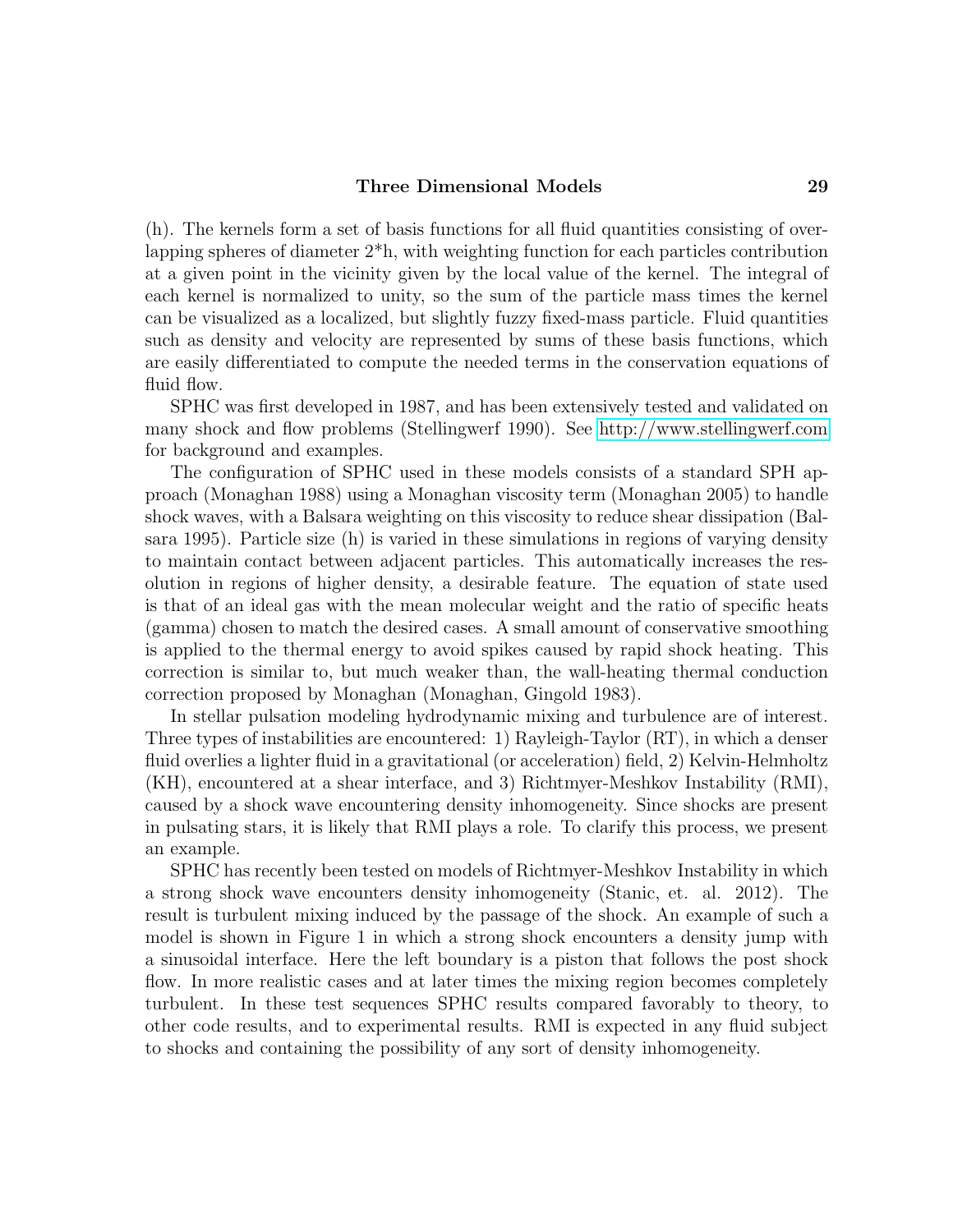# 30 Stellingwerf



Figure 1.— Example of Richtmyer-Meshkov Instability. A strong shock (red/green interface in top panel) moving to the right, moves from a low density region (red) to a high density region (blue) across a perturbed interface. Subsequent times are shown from top to bottom.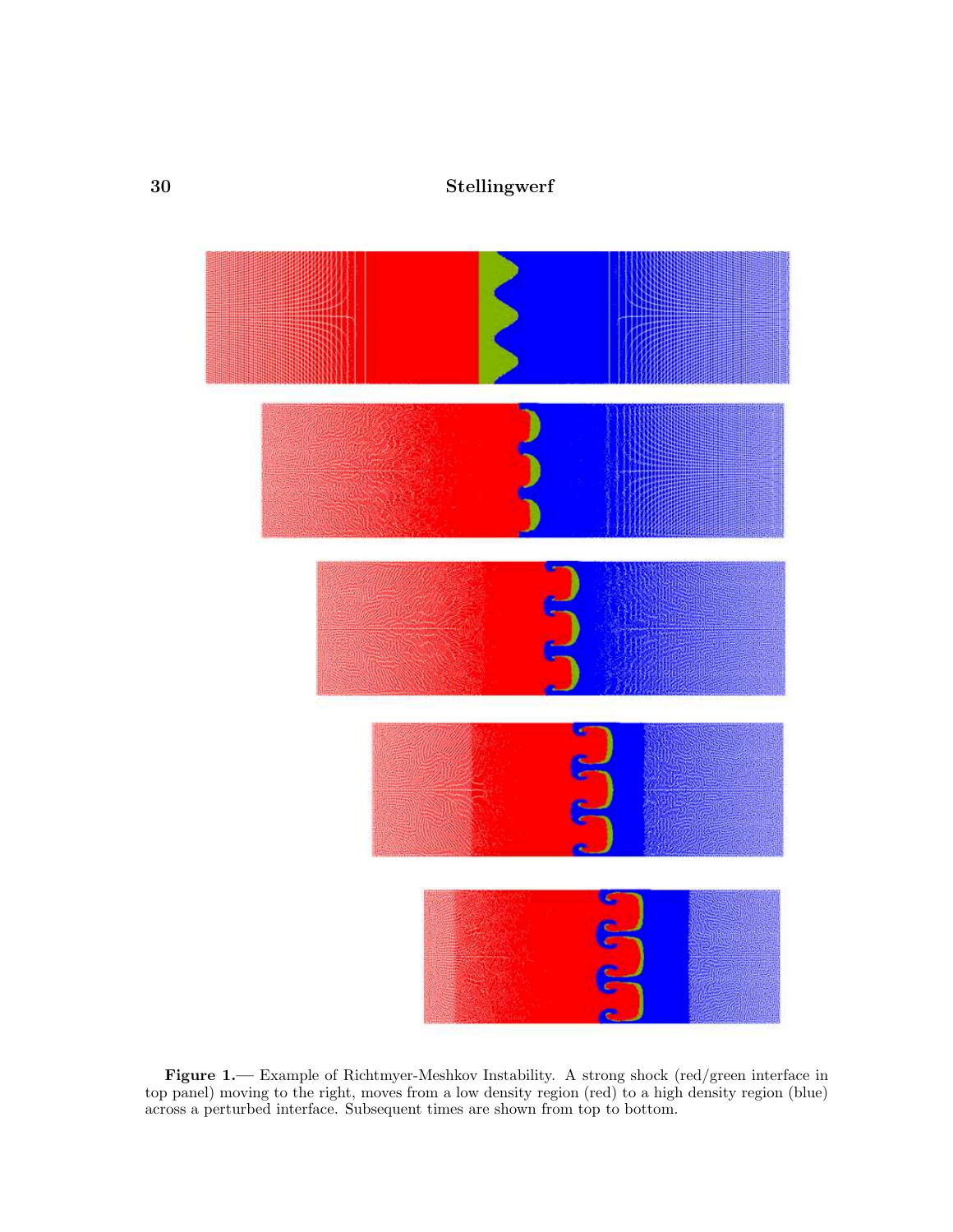#### Three Dimensional Models 31

SPHC has also been successfully tested on cases of Rayleigh-Taylor instability and Kelvin Helmholtz instability. KH is often found embedded in other types of instabilities whenever shear layers are formed during a mixing event. We now gradually introduce pulsation into the test cases and move toward a stellar model in which 3-D turbulence plays a role.

## 3. RR Lyrae Partial Envelope Model

Pulsating stars have a region of convective instability in the envelope near the ionization regions of hydrogen and helium. This is a source of turbulent mixing that is modeled in some pulsation codes. It is believed (and usually found) that the level of turbulence is generally rather low in the instability strip (Stellingwerf 1982), although it is also believed that the importance of convection increases for cool RR Lyrae and Cepheid stars, eventually stabilizing the pulsational instability at the red edge. This unstable region can induce a density inversion, and hence a Rayleigh-Taylor instability.

A highly uncertain aspect of the convective RR Lyrae models is the interaction between convection and pulsation, especially for large amplitude pulsation in which strong shocks are present. To investigate this phenomenon, as well as test the SPHC code on this type of problem, a simple pulsation/turbulence model was constructed. This model consists of a cube filled with perfect gas, 0.25 solar radii on a side (about 5% of an RR Lyrae star), with a gravitational field appropriate to an RR Lyrae model. The density of the gas is initially set twice as large in the top half of the cube, so the setup is Rayleigh-Taylor unstable, but the temperature is adjusted to maintain constant pressure throughout the cube at time zero. All boundaries are reflecting.

Initial motion of the model is downward as influenced by gravity. This induces a series of pulsational oscillations. Mixing at the unstable interface begins during the first expansion phase and continues rapidly thereafter. This model was run in two dimensions and in three dimensions. The result of the two models (colored on initial Y value) is shown in figure 2.

An animation showing the full motion of this model can be viewed here:

[http://www.stellingwerf.com/rfs-bin/index.cgi?action=GetDoc&](http://www.stellingwerf.com/rfs-bin/index.cgi?action=GetDoc)id=132&filenum=1

The two dimensional case forms a single eddy which overturns on a timescale of several pulsation periods. The mixing is turbulent and the result is a nearly complete inversion of the initially upper (red) and lower (blue) regions.

The three dimensional model is more complex. About 5 or 6 areas of upward flow develop and interact when they arrive near the top of the cube. The turbulence resembles that of the 2-D case, but no obvious eddys form in the 3-D flow, and the mixing is slower than the 2-D.

In both cases, the mixing clearly accelerates during the expansion phase of the motion. This is interpreted as the effect of the shock that forms at maximum compression and subsequently passes through the unstable region during the following expansion.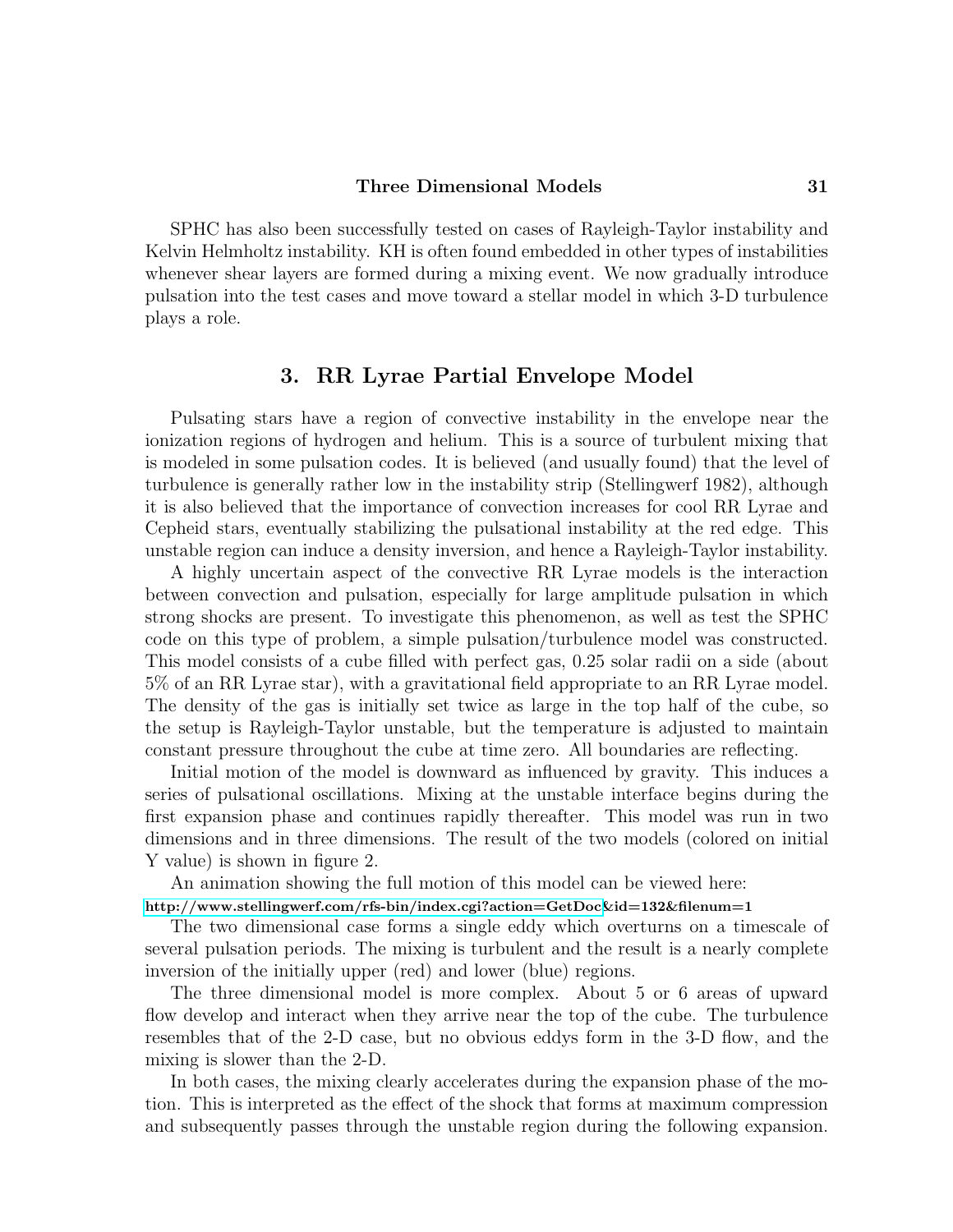

Figure 2.— Mixing phase of the Rayleigh-Taylor plus pulsation model described in the text. Left: 2-D model, right: 3-D model.

This suggests that Richtmyer-Meshkov Instability may be important in stellar pulsation, an effect not considered in existing models.

## 4. RR Lyrae Full Sphere Model

The model discussed in the previous section was then extended to spherical geometry. The main features of this model are shown in figure 3. The model is 4 solar radii in extent and is meant to model RR Lyrae itself. In this case the initial structure is that of a stellar polytrope with varying temperature and density to start with a condition in equilibrium with the inward radial gravitational field. The outer edge of the gas cloud has a positive pressure at time zero and is free to expand. In this particular case the masses of the outer SPH particles are sufficiently small to allow an outward expansion and extended atmosphere. Pulsation is initiated in this model by applying an initial inward velocity field increasing linearly from 0 to -20 km/s at the surface.

#### 4.1. Turbulent Mixing

To study the effects of turbulent mixing in this geometry, a density inversion in pressure equilibrium was inserted in the initial model at the blue/orange interface. Figure 4 shows the extent of the mixing after several pulsation periods.

An animation showing the full motion of this model can be viewed here:

[http://www.stellingwerf.com/rfs-bin/index.cgi?action=GetDoc&](http://www.stellingwerf.com/rfs-bin/index.cgi?action=GetDoc)id=133&filenum=1

Again, the mixing is observed to accelerate during the expansion phase of the pul-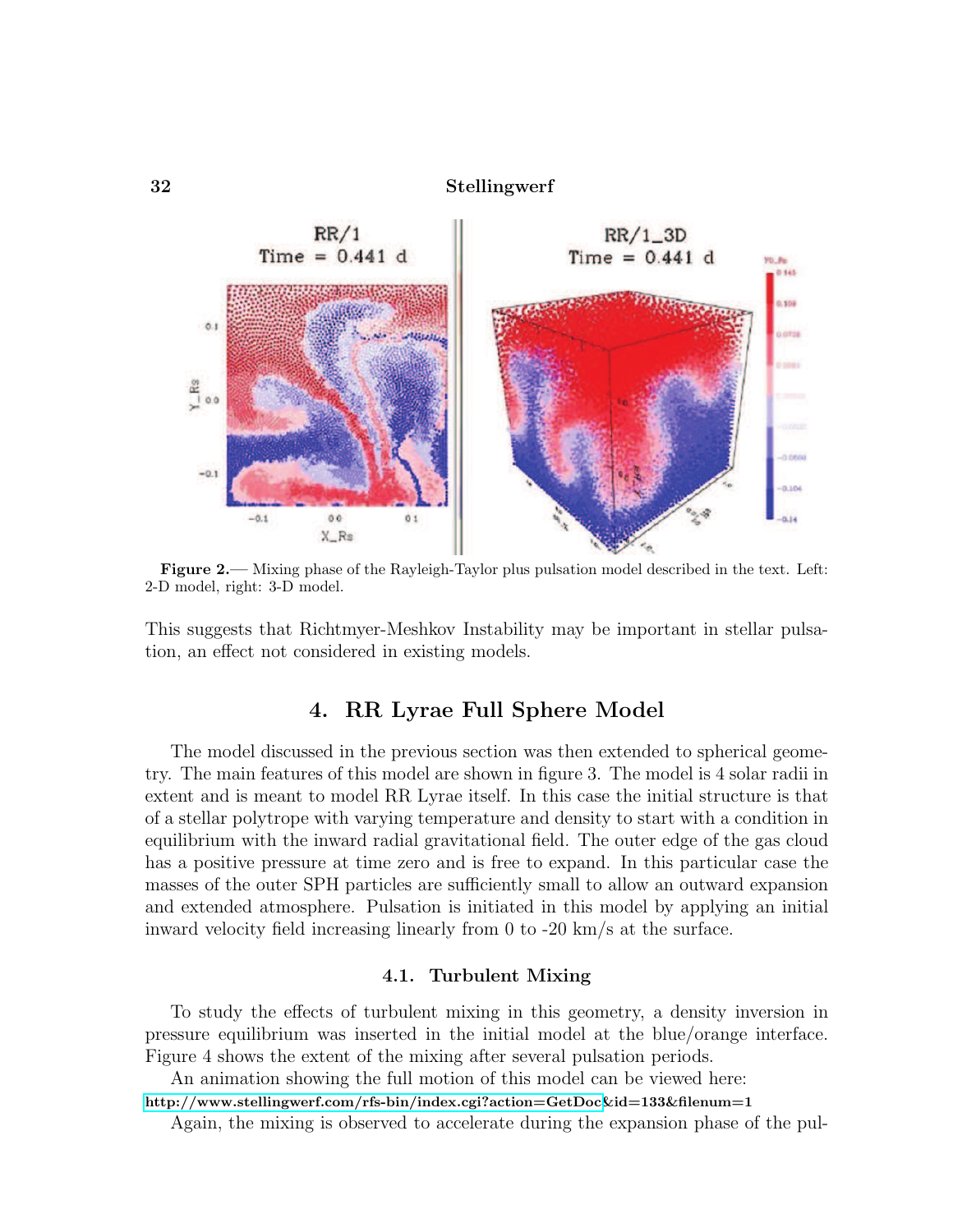

# **3D RR Lyrae SPHC Pulsation Model**

Figure 3.— Graphic showing the main features of the spherical pulsation/turbulence model.



Figure 4.— Graphic showing the main features of the spherical pulsation/turbulence model.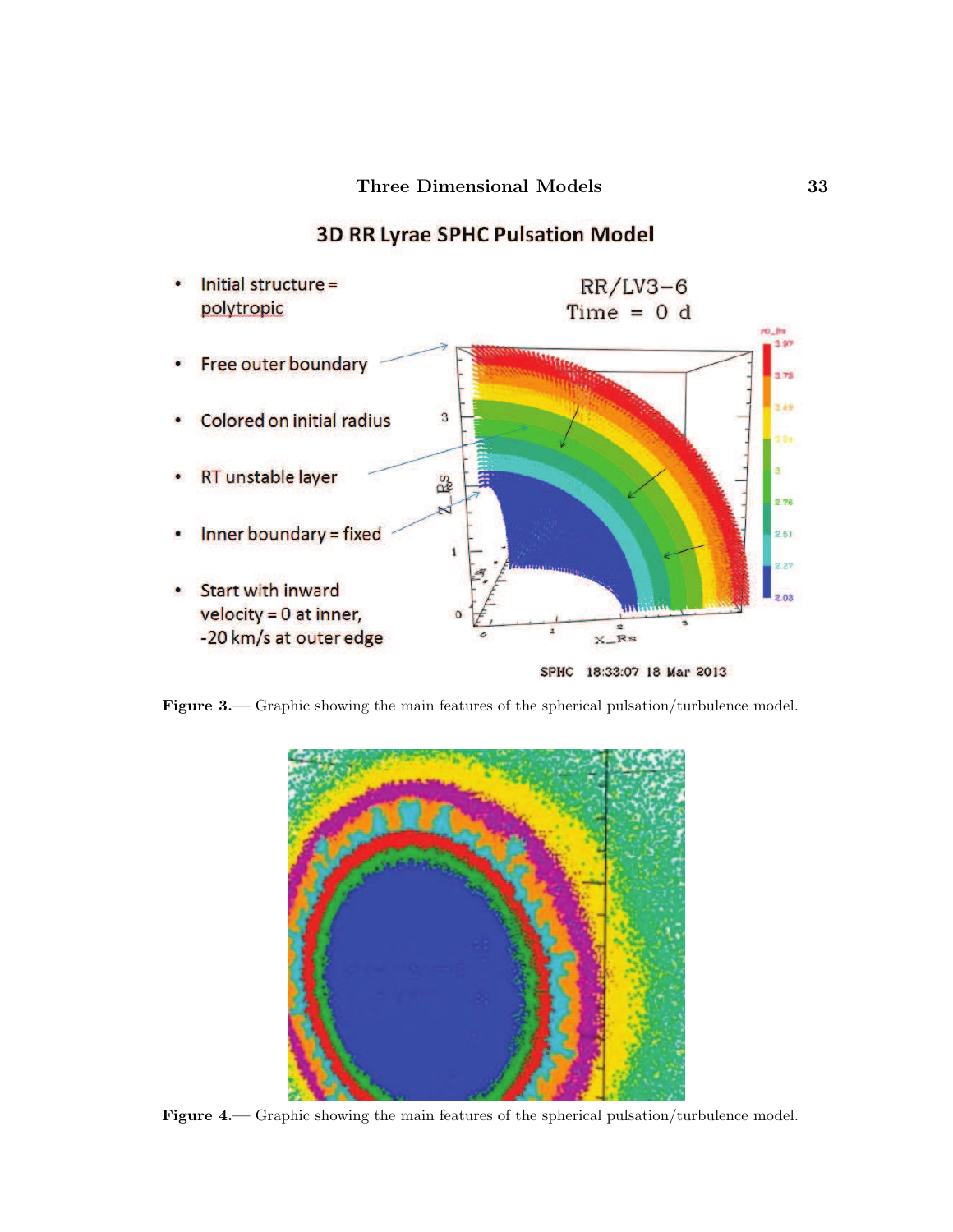#### 34 Stellingwerf

sation, so Richtmyer Meshkov could be affecting the flow. One striking feature of this model is that substantial overshooting beyond the initially unstable layers is observed both above (into the purple layer) and below (into the red layer). We emphasize that his model does not include radiation, so the instability is not convective, as in actual stars. It is intended to approximate convective motion, but only for a few periods at most.

#### 4.2. Atmosphere/Wind Development

As mentioned above, the zoning at the outer edge of the initial model was chosen to allow expansion of the outer layers if the physics favored such motion. In this case, substantial outward flow did occur. The outward expansion was initiated by the first shock to arrive from the pulsation motion. This propelled material out to about ten solar radii (2.5 stellar radii). This material then began to fall back into the star, to be met with the next shock-propelled outflow event. After a few periods the outer structure of the star settled down to a dynamic situation depicted in figure 5. A series of very strong, hot, turbulent shock waves move through material already present to form a structure resembling a corona. The blue dots in figure 5 represent 10,000 K, and the red dots in figure 5 represent temperatures of one-half million degrees K. In a real star this high temperature would be tempered by radiative cooling, but would still be very hot. Beyond about 10 solar radii (outer limit of plot) the material no longer falls back, but forms an outflowing wind.

An animation showing the full motion of this model can be viewed here: [http://www.stellingwerf.com/rfs-bin/index.cgi?action=GetDoc&](http://www.stellingwerf.com/rfs-bin/index.cgi?action=GetDoc)id=134&filenum=1

### 4.3. 4.3 Sky View

This model can be optimized to provide an interpretation of the stars appearance to an outside observer sufficiently near to resolve the features seen here. To do this the above model was displayed with black background, in non-cutaway view, and with the color scale reversed. So, in this plot red represents 10,000 K, and blue represents one-half million degrees. Figure 6 shows one frame from this movie. Note the distinctly non-spherical shape and several jets of the hot blue shock just emerging. This is caused by clumping and jetting at the shocked interface.

An animation showing the full motion of this model can be viewed here: [http://www.stellingwerf.com/rfs-bin/index.cgi?action=GetDoc&](http://www.stellingwerf.com/rfs-bin/index.cgi?action=GetDoc)id=135&filenum=1

## 5. Summary

This memo demonstrates that a 3-D hydrocode capable of modeling fluid instability and turbulence can be adapted to model a pulsating star. Two processes only vaguely understood, turbulent mixing and the dynamics of an extended atmosphere/wind seem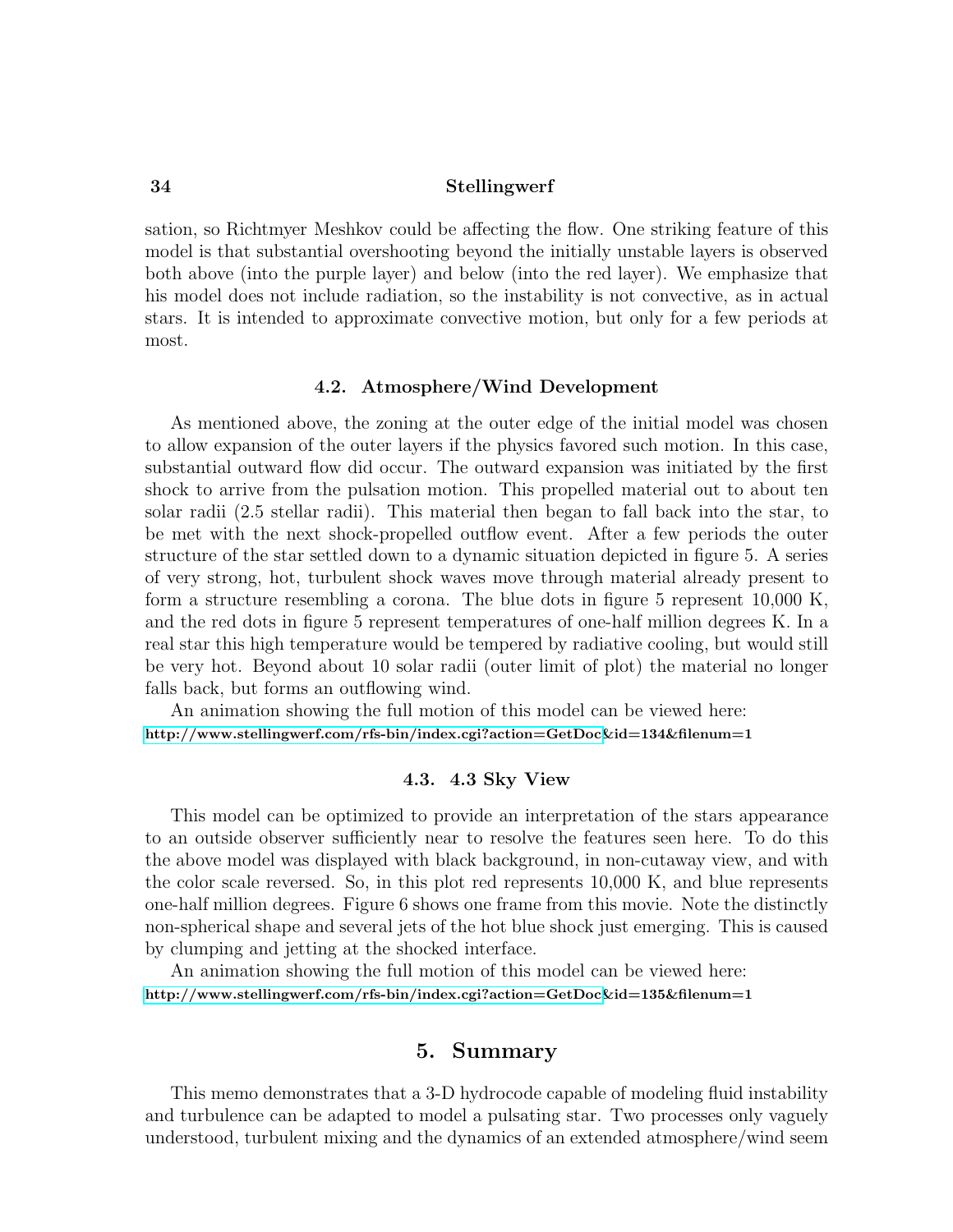

Figure 5.— Radial velocity versus radius, colored on temperature as the third pulsational shock begins to interact with infalling material

to be modeled reasonably even with this simple setup. The next step is to extend the model to include radiation, ionization, rotation, and magnetic fields.

#### References

Balsara, D. S. 1995, J Comp Phys, 121, 2, 357

Benz, W. 1988, Computer Physics Communications, 48, 97-105

Benz, W. 1989, Harvard-Smithsonian Center for Astrophysics Preprint No. 2884

- Lucy L. 1977, AJ, 82, 1013-1024
- Monaghan, J. J. 1982, SIAM Journal on Scientific and Statistical Computing, 3, 422-433

Monaghan, J. J. 1988 Computer Physics Communications, 48, 89-96

Monaghan, J. J. 2005, Smoothed particle hydrodynamics, Reports on Progress in Physics, 68, 1703 Monaghan J. J., & Gingold, R. A. 1983, J. Comp Phys, 52, 374

Stanic, M., Stellingwerf, R. F., Cassibry, J. T. & S. I. Abarzhi, S. I. 2012, Phys. Plasmas 19, 082706